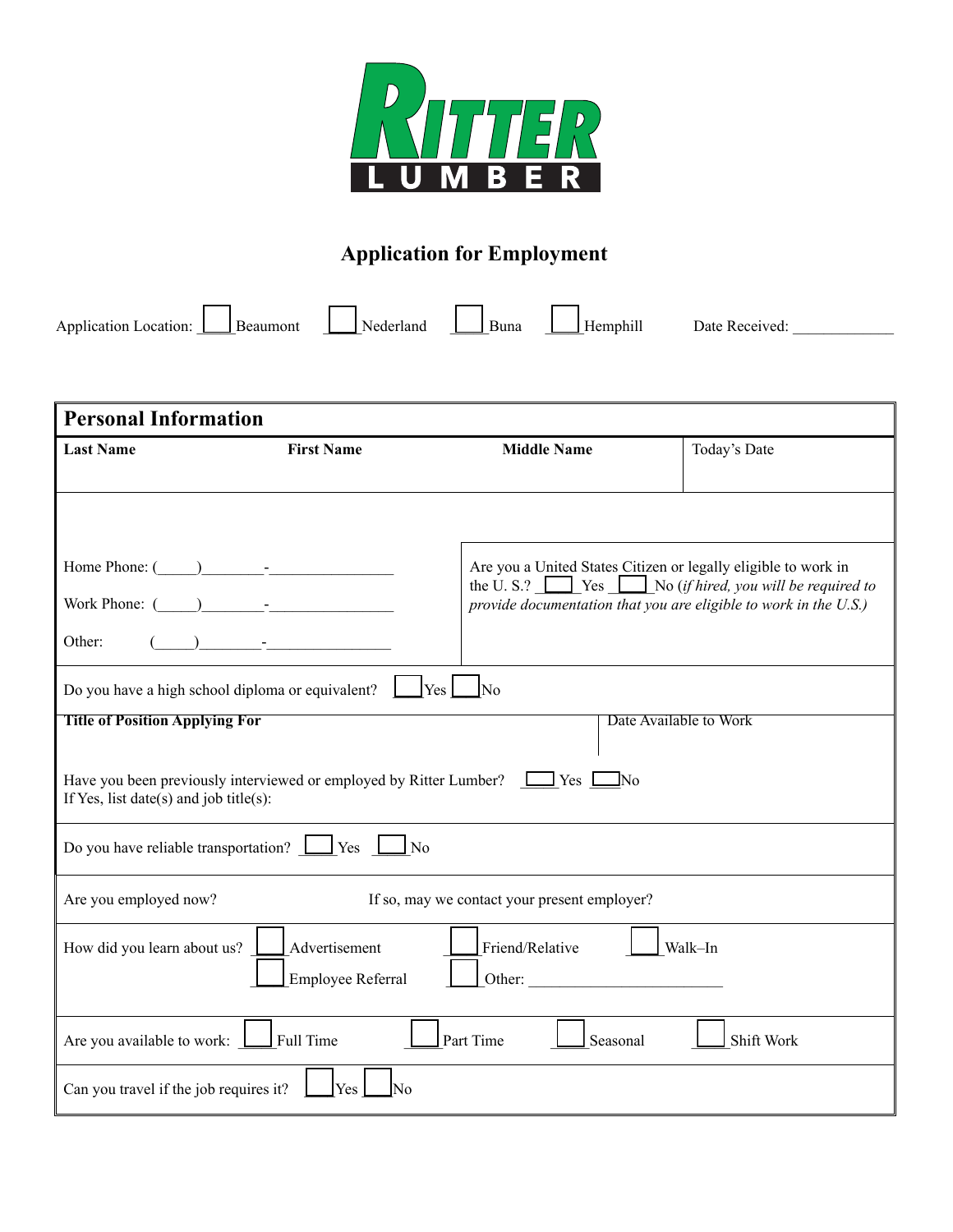| <b>Education</b>                        |                   |                            |                |  |
|-----------------------------------------|-------------------|----------------------------|----------------|--|
| <b>Name and Location</b>                | # Years Completed | <b>Major Area of Study</b> | Degree/Diploma |  |
| High School                             |                   |                            |                |  |
| College                                 |                   |                            |                |  |
| Graduate<br>School                      |                   |                            |                |  |
| Technical<br>or Certificate<br>Programs |                   |                            |                |  |

| <b>Employment History</b> | Please provide the following information for your previous three employers, beginning with<br>the most recent: (Please attach an additional page if necessary, do not use "see attached resume".) |             |            |  |
|---------------------------|---------------------------------------------------------------------------------------------------------------------------------------------------------------------------------------------------|-------------|------------|--|
| Employer:                 | Dates Employed:                                                                                                                                                                                   |             | Job Title: |  |
|                           | From                                                                                                                                                                                              | To          |            |  |
| Address:                  |                                                                                                                                                                                                   |             |            |  |
|                           |                                                                                                                                                                                                   |             |            |  |
| Telephone:                |                                                                                                                                                                                                   | Job Duties: |            |  |
|                           |                                                                                                                                                                                                   |             |            |  |
| Weekly Pay<br>Start:      | Finish:                                                                                                                                                                                           |             |            |  |
| Reason for Leaving:       |                                                                                                                                                                                                   |             |            |  |
|                           |                                                                                                                                                                                                   |             |            |  |
|                           |                                                                                                                                                                                                   |             |            |  |

| Employer:                       | Dates Employed: |             | Job Title: |
|---------------------------------|-----------------|-------------|------------|
|                                 | From            | To          |            |
| Address:                        |                 |             |            |
|                                 |                 |             |            |
| Telephone:                      |                 | Job Duties: |            |
|                                 |                 |             |            |
| Finish:<br>Weekly Pay<br>Start: |                 |             |            |
| Reason for Leaving:             |                 |             |            |
|                                 |                 |             |            |
|                                 |                 |             |            |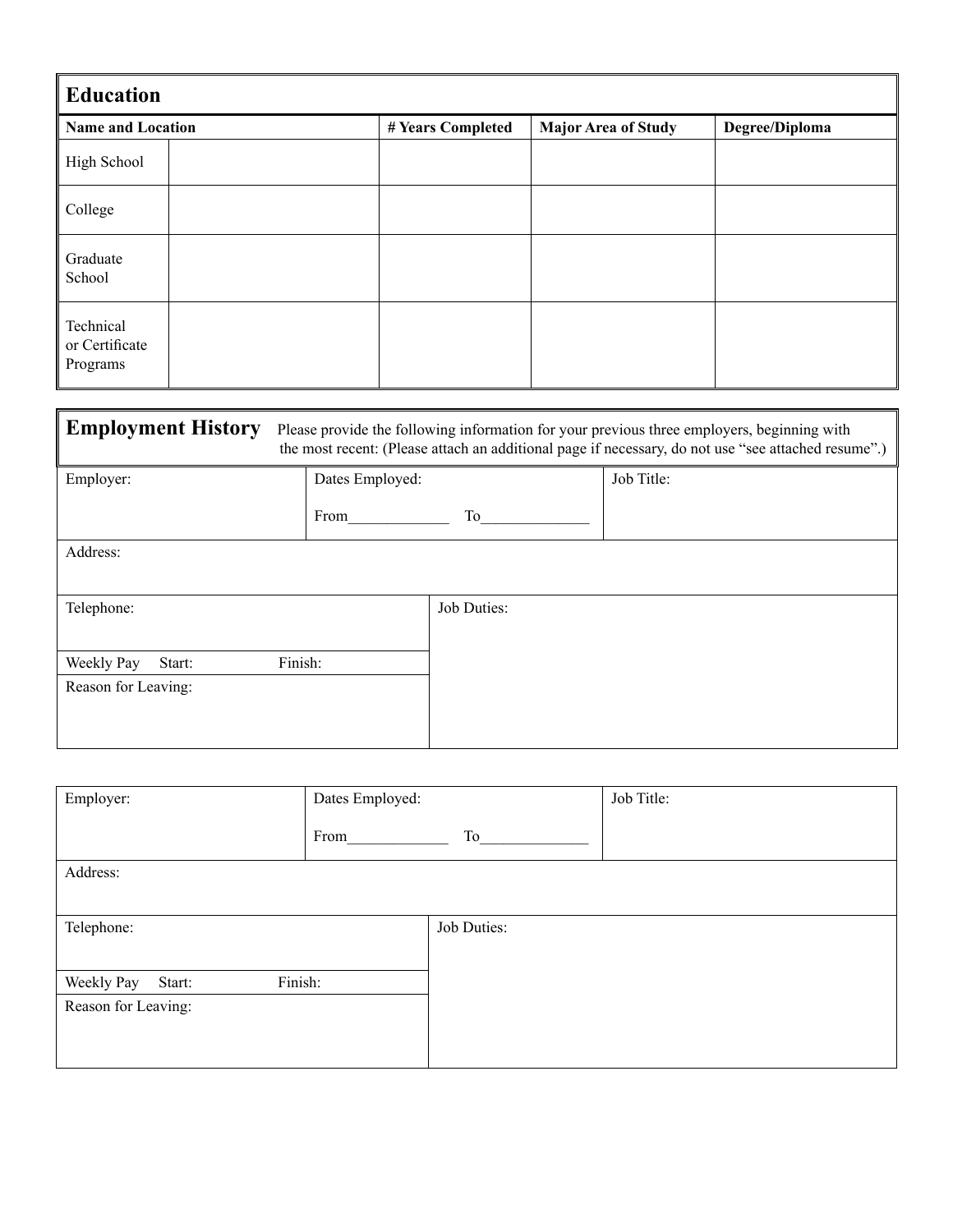| Employer:                       | Dates Employed: |             | Job Title: |
|---------------------------------|-----------------|-------------|------------|
|                                 | From            | To          |            |
| Address:                        |                 |             |            |
| Telephone:                      |                 | Job Duties: |            |
| Finish:<br>Weekly Pay<br>Start: |                 |             |            |
| Reason for Leaving:             |                 |             |            |
|                                 |                 |             |            |

Describe your qualifications for the type of employment you are seeking: (Please include skills, special training, etc.)

<u>a sa mga barangang na mga barangang na mga barangang na mga barangang na mga barangang na mga barangang ng mga </u>

<u> 1989 - Johann Barn, mars ann an t-Amhain ann an t-Amhain ann an t-Amhain ann an t-Amhain an t-Amhain an t-A</u>

Please list any special awards, honors, scholarships, or offices held.

Please list your scheduling availability.

Please indicate any foreign languages you can speak, read, and/or write.